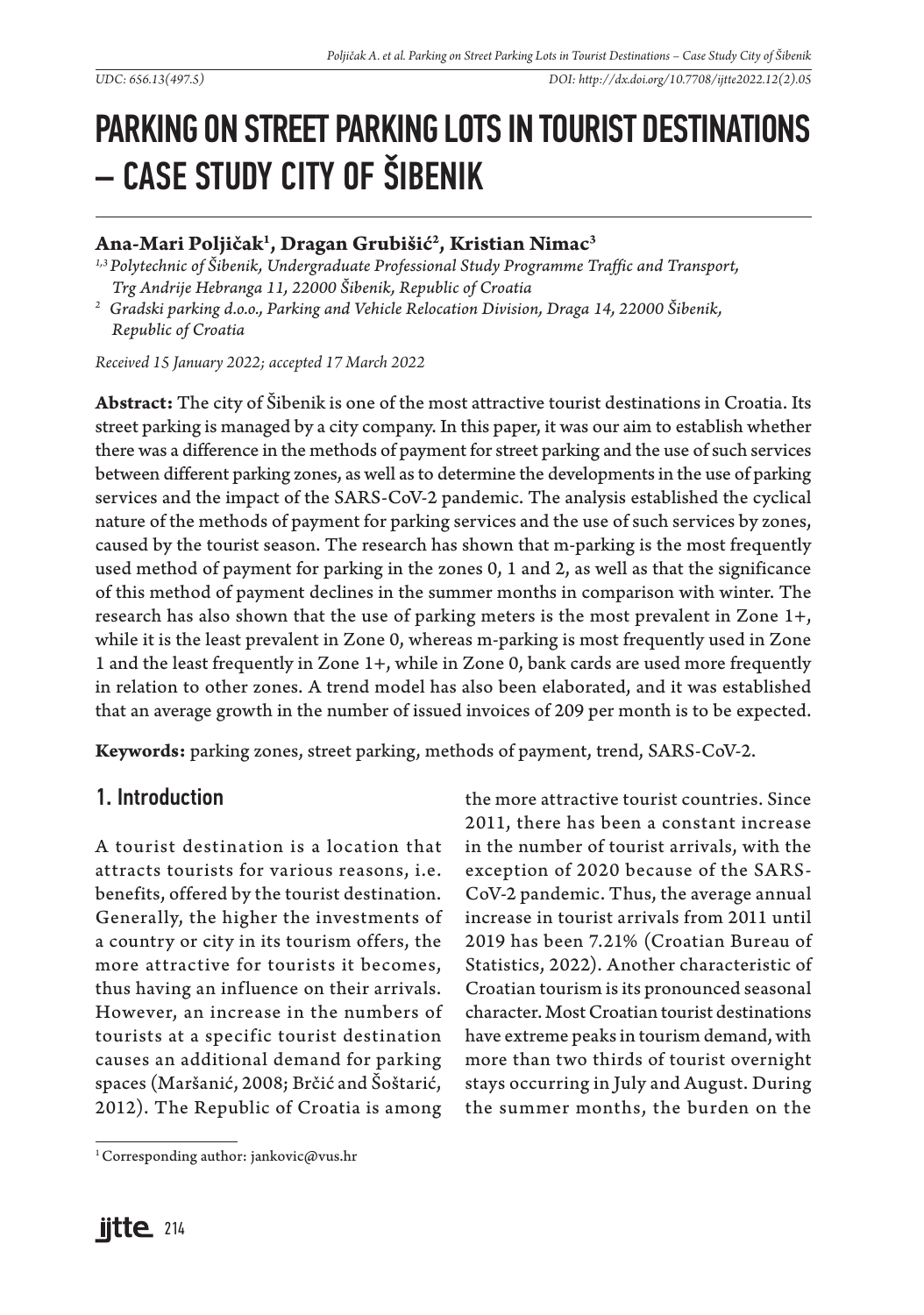infrastructure increases, with the occurrence of traffic jams and lack of parking spaces, due to a very strong population increase (Corluka, 2019). The growth in the degree of motorisation brings about a growing demand for parking spaces. Since 2000, the number of motor vehicles worldwide has experienced a growth trend of 2% per annum (Brčić and Šoštarić, 2012). Thus, in Croatia, the average annual increase in the number of registered motor vehicles from 2011 until 2020 was 4.64% (Ministry of the Interior of the Republic of Croatia, 2021). It needs to be noted that 73% of the guests arrive in Adriatic Croatia by car (Marušić, *et al.,* 2020) and that, for instance, in 2018, the total number of registered personal vehicles in Europe was 292 million (Statista, 2022). In most European countries, implementation of the parking policy is left to the local governments, which thus create parking policies for their respective cities or town (Gies *et al.,* 2021). Street parking as one type of the parking offer is, as a rule, of a public character and supervised by the local authorities (Brčić and Šoštarić, 2012). Local government units are introducing parking zones in the case of an expansion of the city area outside of the central area (Maršanić, 2008). The city of Šibenik has four street parking zones (Zone 0, Zone 1, Zone 1+, Zone 2) (Gradski parking, 2022). There are various methods of parking fees payment in street areas (parking meter, mobile phone etc.) (Maršanić, 2008). In the city of Šibenik, the street parking service can be paid by mobile phone, through the parking meters or by purchasing a parking ticket on a newsstand (Gradski parking, 2022). On the basis of what has been presented above, we arrived at the problem of this research, which is the development of an optimal system of parking fees organisation and collection, based on data on the use of parking spaces and the use of the available payment tools in different zones, information on the presence of seasonality, on the impact of the SARS-CoV-2 pandemic and finally on the occurrence of changes through time, thus acquiring the characteristic of a longitudinal research.

### 2. Materials and Methods

By using secondary data sources obtained from the public company that engages in parking maintenance and parking fees collection, we analysed the developments in the use of parking and methods of payment for parking in the territory of the city of Šibenik. In our work, we applied the methods of descriptive statistics, the arithmetic mean as the median value, and the standard deviation, the minimum and maximum as the indicators of deviations around the arithmetic mean.

The impact of the pandemic on the number of invoices issued has been examined by means of the trend model, which is also used for examining the presence of cycles within seasons of the year.

The difference in the use of available methods of payment (parking meters – cash payment or cashless payment by means of bank cards, m-parking (SMS text message – Short Message Service)) between different parking zones is examined by means of the ANOVA test, with the LSD test as a posthoc test.

The analysis was performed in the statistical software STATISTICA 12 (TIBCO Software Inc., Palo Alto, California).

In this paper, we analysed the parking zones of the city of Šibenik, Zone 0, Zone 1, Zone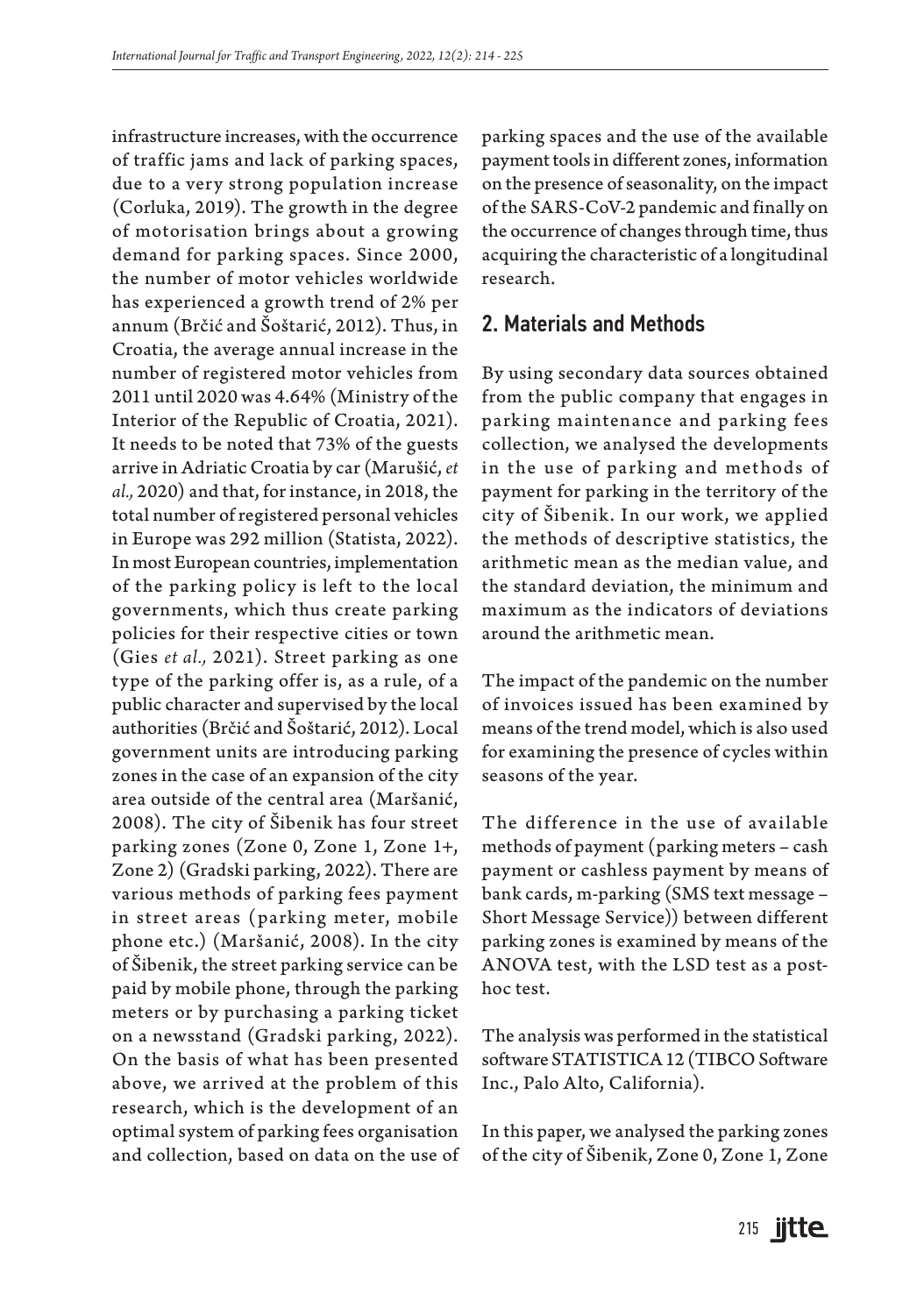1+ and Zone 2, used for street parking. For the analysis, we used data from the period between 2017 and 2021.

## 3. Parking in the City of Šibenik

The city of Šibenik is the administrative capital of the Šibenik-Knin County. It was first mentioned on the Christmas of 1066 (City of Šibenik, 2022). According to the 2021 Census, 96,624 persons live in the Šibenik-Knin County. Out of this number, 42,589 inhabitants belong to the administrative area of the City of Šibenik, while the city of Šibenik itself has 31,085 inhabitants (Croatian Bureau of Statistics, 2022). The city gradually turned towards tourism and today it represents one of the most attractive tourist destinations in Croatia (Šibenik Tourist Board, 2022). For this reason, apart from the local population, there are also many tourists during the tourist season in the summer months. According to the Croatian Bureau of Statistics, the number of tourist arrivals in the Šibenik-Knin County was 923,233 persons in 2017, 965,203 persons in 2018, 1,009,451 persons in 2019, only 400,046 persons in 2020 due to the SARS-CoV-2 pandemic and 705,002 persons in 2021 (Croatian Bureau of Statistics, 2022). It can be observed from the above data that the city of Šibenik is an attractive city both for living and for tourism. Namely, due to the growing number of vehicles in the present time, there is also the growing problem of their parking. The problem is especially pronounced in the very centre of the city, because almost all of the most attractive amenities are situated there, thus attracting additional traffic. Therefore, the highest dynamic and stationary traffic takes place precisely in those zones of the city. However, the other peripheral parts of the city also have a problem with vehicle parking (Nimac, 2021).

## 3.1. Street Parking Management

As already stated, the city of Šibenik represents a very attractive destination for many tourists from various parts of the world. Parking spaces are few, and the domestic population naturally desire to park their cars next to their home, not leaving much additional space for the cars of tourists. It is therefore definitely necessary to increase the parking offer, first in the old town centre, but also in the new parts of the city. The level of satisfaction with the parking possibilities in the city of Šibenik among the domestic population, but also among tourists, is very low. The problems with parking occur as a consequence of bad planning of traffic areas and a lack of parking capacity (Nimac, 2021). In order to solve the problems with parking and parking spaces, the company Gradski parking d.o.o. was founded in the city of Šibenik in 2001. The purpose of the company's operations is to establish a regulation of stationary traffic and to constantly find new lots and expand the parking capacities of the city of Šibenik. At present, Gradski paking d.o.o. manages more than 1,500 parking spaces (City of Šibenik, 2022).

# 3.2. Methods of Payment and Parking Zones

In the period from 1 June until 30 September, the fee collection time for all street parking lots is from 7 a.m. to 11 p.m., from Monday to Sunday including holidays, for all parking zones (Zone 0, Zone 1, Zone 1+ and Zone 2). In the period from 1 October to 31 May,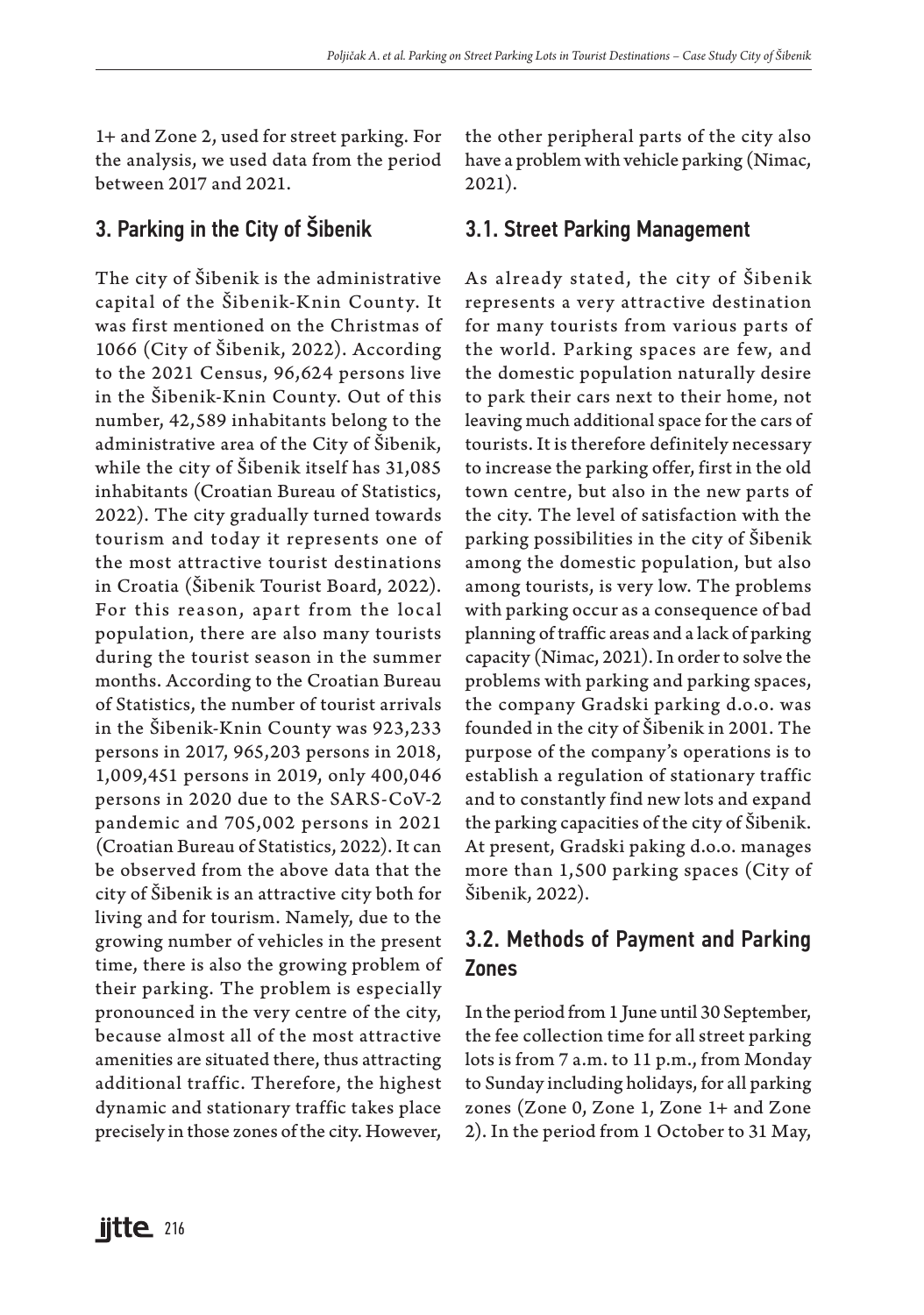the fee collection time for all street parking lots is Monday to Friday from 7 a.m. to 9 p.m. for all zones. On Saturdays, parking fees are collected from 7 a.m. to 2 p.m. in all zones, with the exception of Zone 0, for which the collection time on Saturdays is from 7 a.m. to 9 p.m. There is no collection of parking fees on Sundays and holidays. Parking can be paid at a parking meter, on a newsstand or by mobile phone (Gradski parking, 2022). Mobile phones are used for

payments of street parking via m-parking (SMS messages) and by means of the PayDo (PayDo services, 2018) and Aircash (Aircash, 2022) applications.

Figure 1 displays the public parking lots in the city of Šibenik and its parking zones. Each zone is marked with a different colour (Zone 0 – pink, Zone 1 – red, Zone 1+ – blue and Zone 2 – yellow) (Gradski parking, 2022).



**Fig. 1.**  *Public Parking Lots in the city of Šibenik Source: Gradski parking, 2022*

If payments are conducted by mobile phone, it is necessary to send an SMS text message containing the vehicle licence plate number (without spaces and special characters) to the m-parking number for the respective parking zone. Subsequently, the user receives a confirmation on their mobile phone, in the form of a return SMS message, that the parking service has been paid. A single

SMS message can be used for the payment of maximum one hour of parking, while there is no limit on maximum parking time. Apart from payment by mobile phone, a parking ticket can be purchased at a parking meter installed close to the parking lot, by inserting money or a bank card (if it has this option), entering the parking duration and waiting for the meter to eject the parking ticket.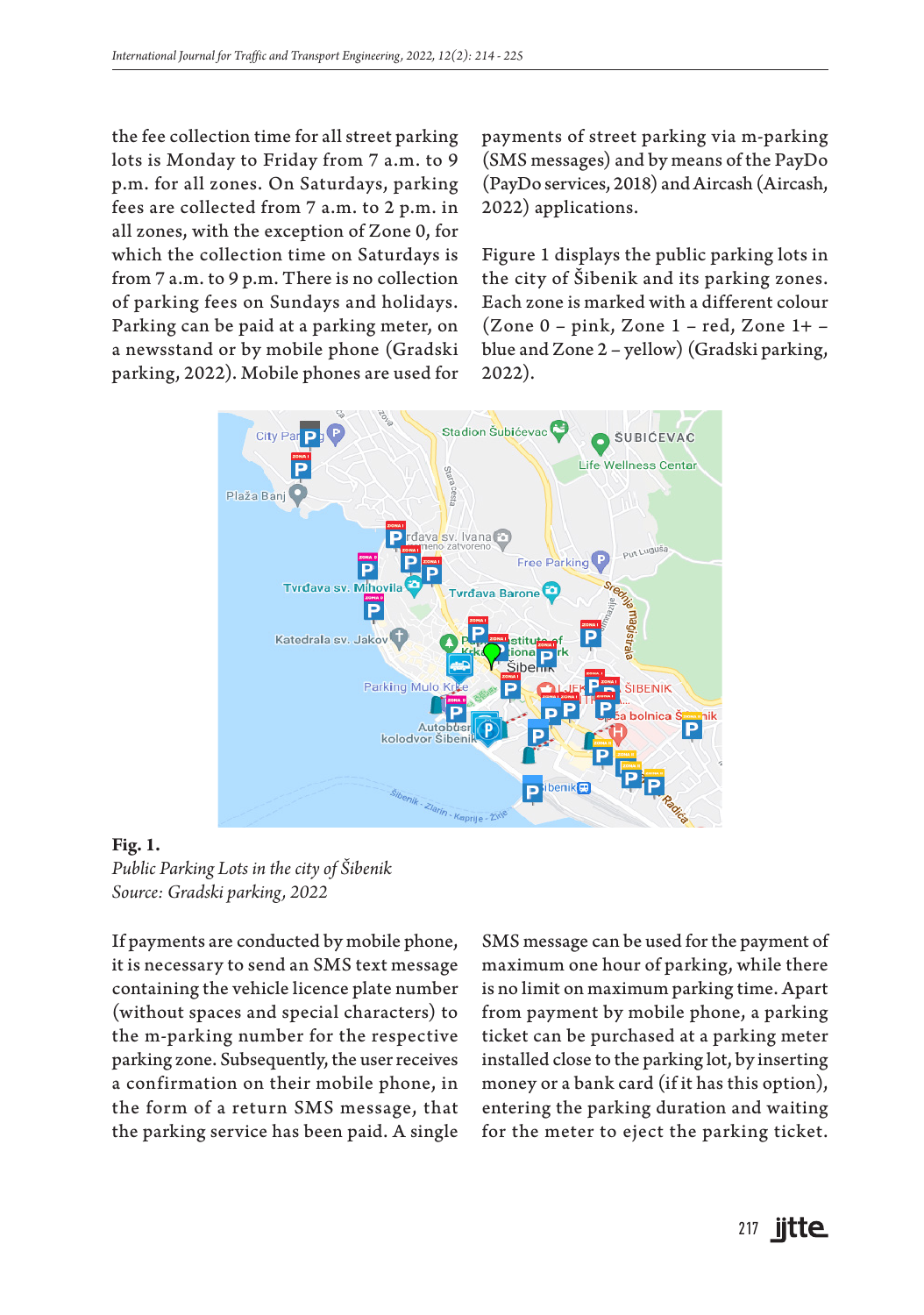The parking ticket shows the end time of the parking duration selected by the user. The ticket needs to be placed at the interior side of the windshield, in a visible position (Nimac, 2021; Gradski parking, 2022).

The street parking fees for Zone 1, Zone 1+ and Zone 2 remain the same throughout the year, namely 5 kunas (approximately 0.66 euro) for Zones 1 and 1+ and 3 kunas for Zone 2. The street parking fee is changed only in Zone 0, amounting to 5 kunas during the winter months and 10 kunas (approximately 1.32 euro) during the summer months (from 1 June to 30 September) (Gradski parking, 2022).

## 4. Results and Discussion

In the observed period, the use of street parking spaces has had a growth tendency, with a negative correction caused by the SARS-CoV-2 pandemic. Apart from changes in the use of parking spaces, a change in the methods of payment used was also observed. It can be established that there is a cyclical character in the frequency of parking payments via m-parking (SMS), declining in the summer months in relation to the winter months in all of the years observed (Fig. 2).

The use of m-parking is the most used method of payment in the entire observed period, except in the period from June until September 2017, when the share of the use of parking meters increased (cash payments) compared to other methods of payment.

Furthermore, a tendency of slight growth in the use of m-parking as method of payment has been established. In the observed period, there are also oscillations in the extent of use of parking meters, with a decline tendency. From January to April of the pandemic year 2020, only an insignificant use of parking meters could be observed. The use of bank cards (with parking meters) for payment is present in the summer months, with a cycle opposite from the one established for m-parking. It can therefore be concluded that payment with bank cards is related to tourist arrivals.



#### **Fig. 2.**

*Extent of use of Individual Methods of Payment for Street Parking in Zone 0 in the Period from 2017 to 2021 Source: Edited by the author according to internal data obtained from (Gradski parking, 2022)*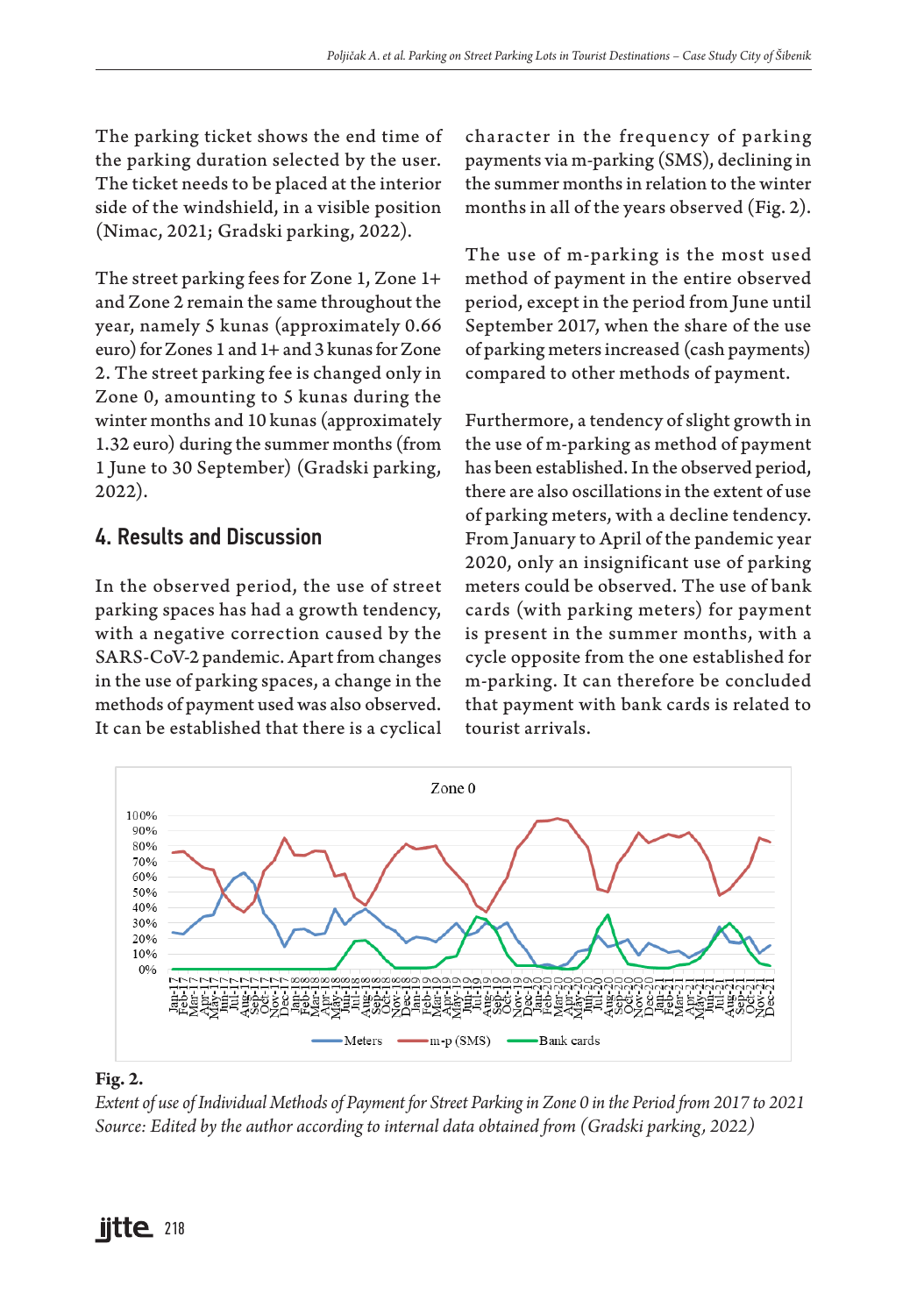In parking Zone 1, displayed on Fig. 3, slight oscillations in the use structure of the observed methods of payment have been established in relation to parking Zone 0. Seasonal cycles have also been observed, with a decline in the use of m-parking in the summer months in comparison with the winter months. In the first year of the

SARS-CoV-2 pandemic, a more significant increase in the importance of m-parking has been observed, with the highest ratio of this method of payment, 93.79%, in February 2020. The extent of bank card payments in this zone has stayed at its minimum and it was present in the last two years during the summer months.



#### **Fig. 3.**

*Extent of use of Individual Methods of Payment for Street Parking in Zone 1 from 2017 to 2021 Source: Edited by the author according to internal data obtained from Gradski parking d.o.o., Šibenik*

In Zone 1+, it is only possible to pay for parking at parking meters and by means of SMS text messages. It can be observed from Fig. 4 that the ratio structure of the use of parking meters and m-parking oscillates

around 50%: 50% with the growth in the share of parking meter payments in the summer months, while 2019 represents a turning point, i.e. there are oscillations in favour of m-parking in the summer months.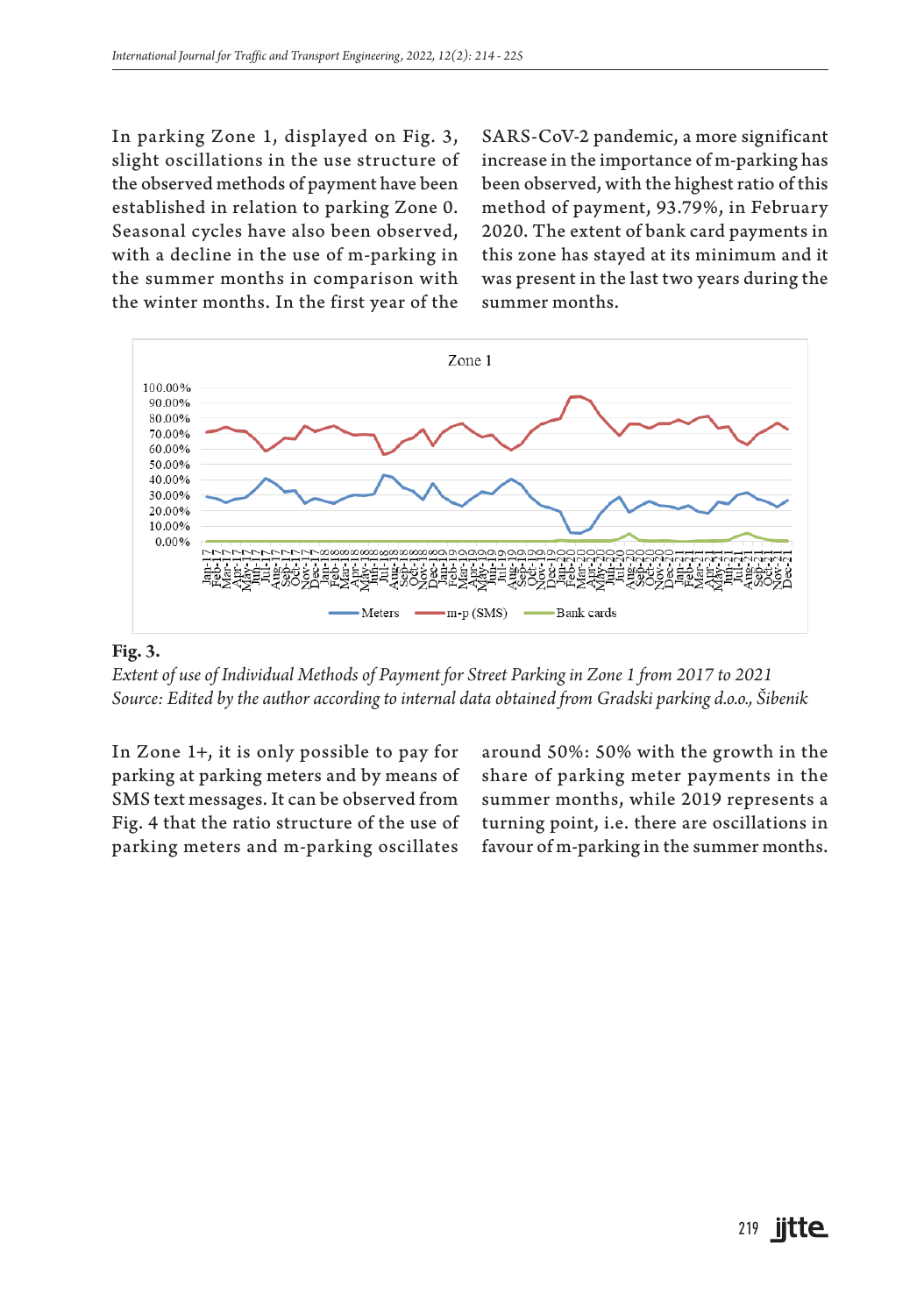

#### **Fig. 4.**

*Extent of use of Individual Methods of Payment for Street Parking in Zone 1+ from 2017 to 2021 Source: Edited by the author according to internal data obtained from Gradski parking d.o.o., Šibenik*

In parking Zone 2, m-parking is used the most frequently in all of the observed periods, with a tendency of growth in importance until the end of the observed period, while seasonal oscillations occur on an annual level, with increased significance

of parking meters in the summer months. The extent of bank card payments in this zone has also stayed at the minimum and was present in the last two years during the summer months, which can be observed on Fig. 5.



#### **Fig. 5.**

*Extent of use of Individual Methods of Payment for Street Parking in Zone 2 from 2017 to 2021 Source: Edited by the author according to internal data obtained from (Gradski parking, 2022)*

It can be observed from Table 1 that the average monthly number of invoices issued for parking in the observed area is

60,803.59, with an average deviation of 16,333.49 from the arithmetic mean. In the observed five-year period from 2017 to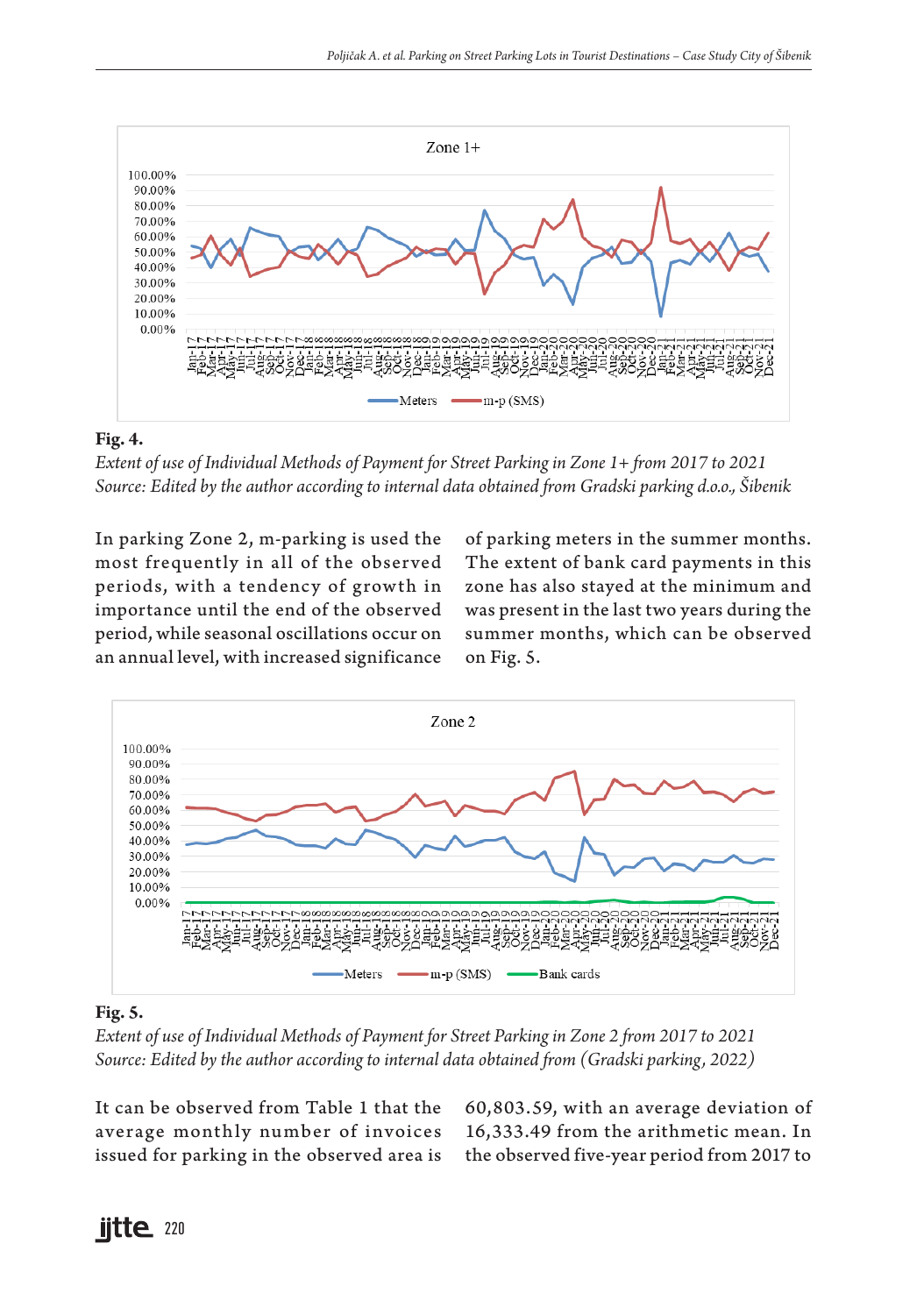2021, the total number of invoices issued was 3,648.197. In the month with the lowest number of invoices issued, 11,672 invoices

were issued, while in the month with the highest number of invoices issued, there were 100,198.

#### **Table 1**

*Analysis of the Number of Invoices issued through the Application of Descriptive Statistics*

|                       |    | Mean      | Sum       | Minimum | Maximum | Std. Dev. |
|-----------------------|----|-----------|-----------|---------|---------|-----------|
| Number of<br>Invoices | 60 | 60,803.28 | 3,648,197 | 11.672  | 100.198 | 16,333.49 |

*Source: Edited by the author according to internal data obtained from (Gradski parking, 2022)*

When observing the number of invoices issued by months, on Fig. 6, a cyclical nature can be established in the entire observed period, with cycle peaks in the summer months. In the pandemic year 2020, the lowest number of invoices issued was established in relation to the entire observed period, while the cycle peaks are at invoice numbers that are lower by around 20,000 in relation to the pre-pandemic period.



#### **Fig. 6.**

*Number of Invoices issued by Months Source: Edited by the author according to internal data obtained from (Gradski parking, 2022)*

The impact of the pandemic on the developments in the number of invoices is examined by means of the multiple regression model, with a trend that, along with the time variable, also contains the variable of the presence of the SARS-CoV-2 pandemic as well as monthly impact (M) components.

The estimated model interprets 87.77% of the sum of square values of the deviation of the invoice number from the arithmetic mean, i.e. the model in question is a representative one. The empirical F ratio is 25.39, while the empirical level of significance is <0.001, leading to the conclusion that the estimated model is of statistical significance (Table 2).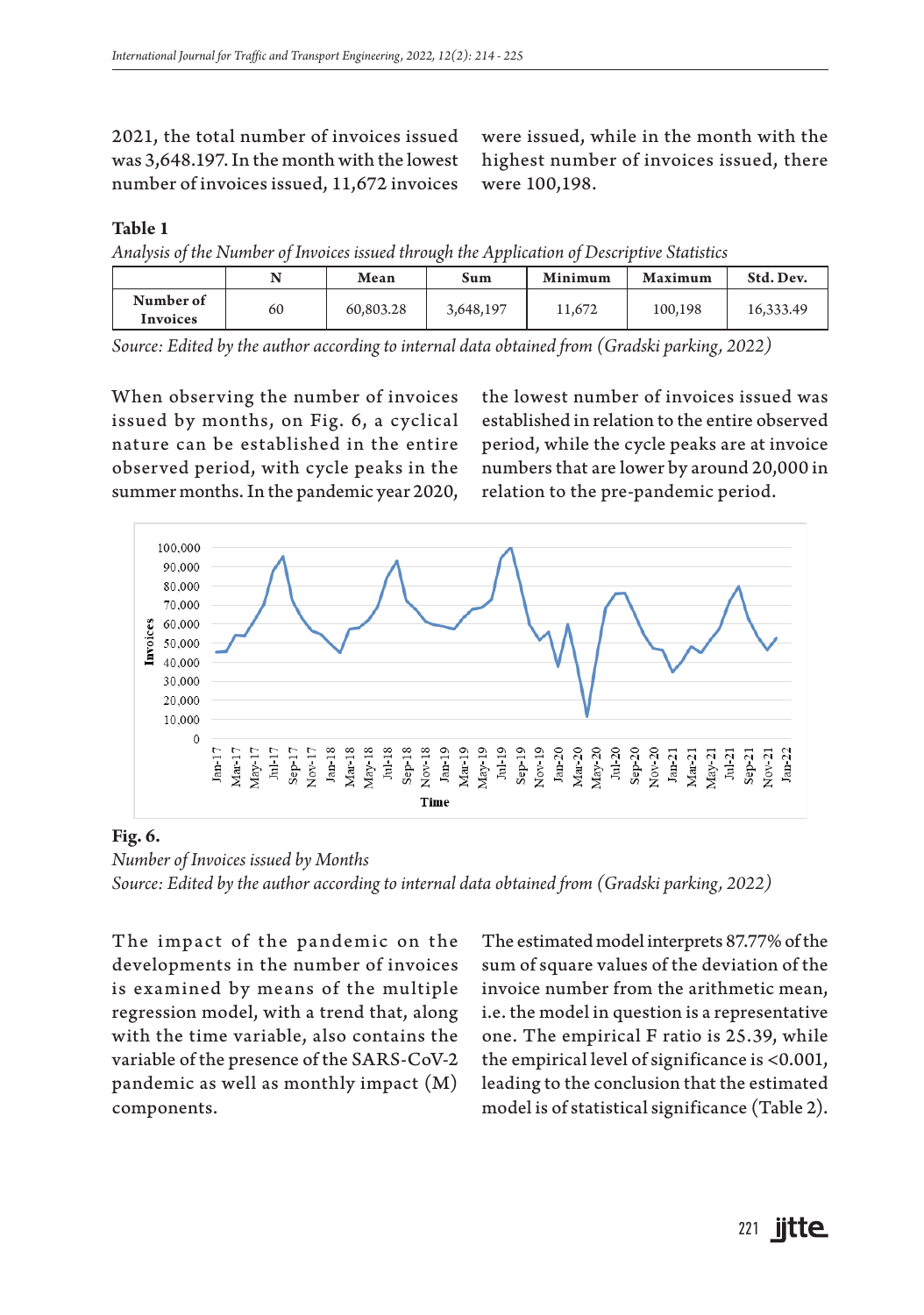| <b>Statistic</b>      | <b>Summary Statistics;</b><br>DV: Number of invoices |  |  |
|-----------------------|------------------------------------------------------|--|--|
|                       | Value                                                |  |  |
| Multiple R            | 0.9368                                               |  |  |
| Multiple R2           | 0.8777                                               |  |  |
| Adjusted R2           | 0.8431                                               |  |  |
| F(13.46)              | 25.39                                                |  |  |
|                       | < 0.001                                              |  |  |
| Std. Err. of Estimate | 6,469.76                                             |  |  |

**Table 2** *Model Validation (Correlation, Determination, F-ratio, Standard Error)*

*Source: Edited by the author according to internal data obtained from (Gradski parking, 2022)*

According to the estimated model, we expect an average monthly growth of 209.32 in the number of invoices issued, while the SARS-CoV-2 pandemic caused a reduction in the expected number of invoices issued by 20,320.97 on average. Oscillations in relation to January are present in all months except February and April. The highest number of invoices issued can be expected in August, when it is expected to increase by 46,256.72 in comparison with January (Table 3).

#### **Table 3**

|  | Multiple Regression Model with Trend |  |  |
|--|--------------------------------------|--|--|
|  |                                      |  |  |

| $N=60$         | $\beta^*$ | Std. Err.<br>of $\beta^*$ | β            | Std. Err.<br>$of \beta$ | t(46)   | P       |
|----------------|-----------|---------------------------|--------------|-------------------------|---------|---------|
| Intercept      |           |                           | 44,432.39    | 3,344.48                | 13.29   | < 0.001 |
| Trend          | 0.22      | 0.10                      | 209.32       | 91.13                   | 2.30    | 0.026   |
| COVID          | $-0.60$   | 0.10                      | $-20,320.97$ | 3,248.44                | $-6.26$ | < 0.001 |
| M <sub>2</sub> | 0.07      | 0.07                      | 4,124.87     | 4,092.85                | 1.01    | 0.319   |
| M <sub>3</sub> | 0.18      | 0.07                      | 10,632.34    | 4,123.00                | 2.58    | 0.013   |
| M4             | 0.09      | 0.07                      | 5,390.22     | 4,115.94                | 1.31    | 0.197   |
| M5             | 0.26      | 0.07                      | 15,274.09    | 4,110.89                | 3.72    | 0.001   |
| M6             | 0.44      | 0.07                      | 25,527.97    | 4,107.86                | 6.21    | < 0.001 |
| M7             | 0.69      | 0.07                      | 40,430.84    | 4,106.85                | 9.84    | < 0.001 |
| M8             | 0.79      | 0.07                      | 46,256.72    | 4,107.86                | 11.26   | < 0.001 |
| M9             | 0.48      | 0.07                      | 27,980.79    | 4110.89                 | 6.81    | < 0.001 |
| M10            | 0.28      | 0.07                      | 16,555.67    | 4,115.94                | 4.02    | < 0.001 |
| M11            | 0.16      | 0.07                      | 9,348.14     | 4,123.00                | 2.27    | 0.028   |
| M12            | 0.17      | 0.07                      | 10,240.22    | 4,132.05                | 2.48    | 0.017   |

*Source: Edited by the author according to internal data obtained from (Gradski parking, 2022)*

The regression model with trend has the following form  $eq.(1)$ :

 $r\widehat{ac}_t = 44.43239 + 209.32 \cdot T_t - 20320.97 \cdot Cov_t + 4.124.87 \cdot$  $M2_t+10,632.34*M3_t+5,390.22*M4_t+15,274.09*M5_t+25,527.97*M6_t+40430,84*$  $M7_t + 462569.72 * M8_t + 27980.79 * M9_t + 16555.67 * M10_t + 9348.14 * M11_t + 10240.22 * M12_t$ (1)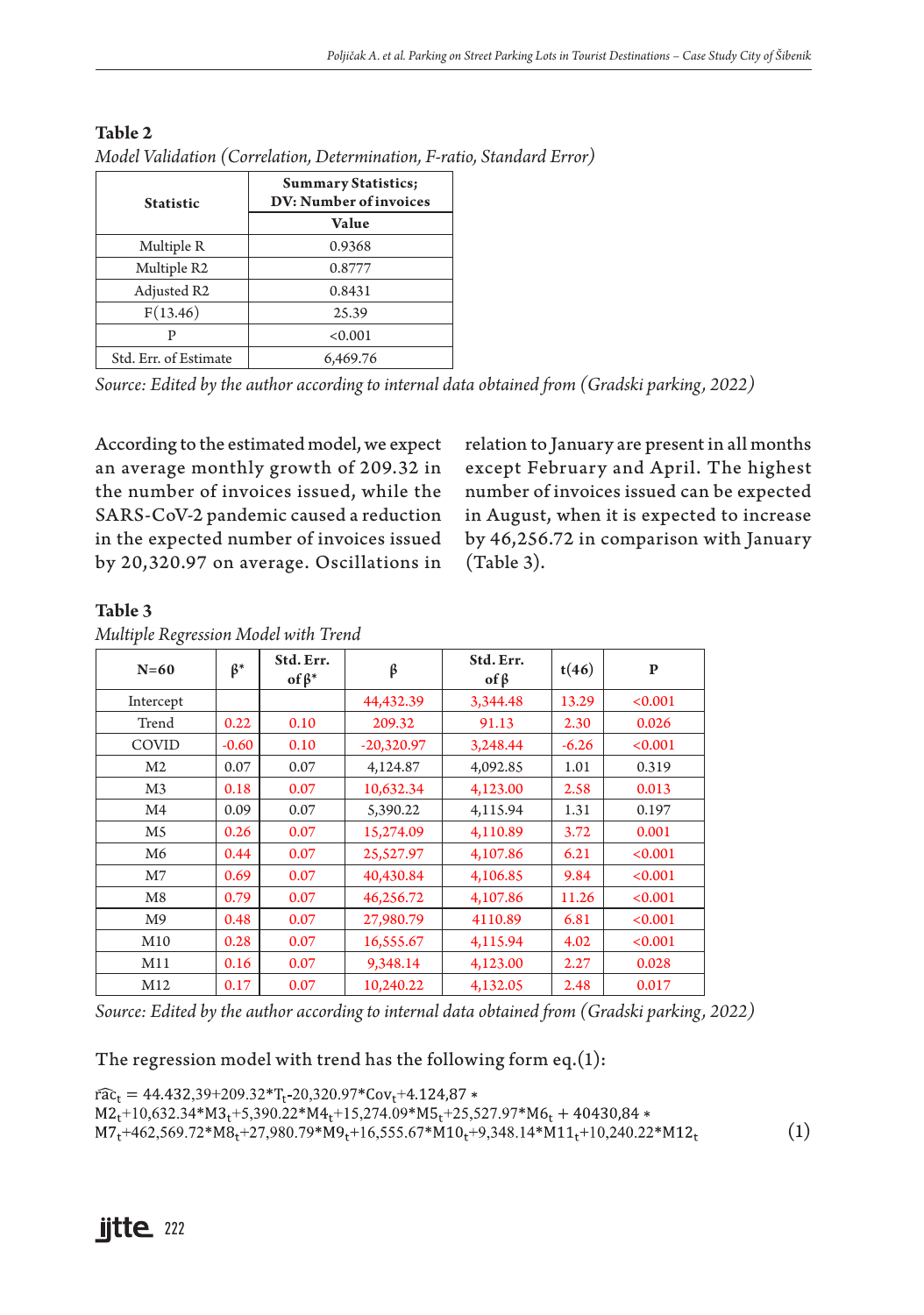Table 4 offers a comparison in the use of methods of payment by zones. The highest extent of the use of parking meters was established in Zone 1+, while the lowest was established in Zone 0, and an examination established the presence of a statistically significant difference (F=76.05; P<0.001). A post-hoc examination established a difference in the extent of payments through parking meters between all parking zones (P<0.001). M-parking (SMS) is used the most frequently in Zone 1 and the least frequently in Zone 1+, while an examination established the presence of a statistically significant difference (F=43.73; P<0.001). A post-hoc examination established that there was no statistically significant difference in the

**Table 4**

*Comparison of used Methods of Payment*

extent of m-payments between the Zones 0 and 1 (P=0.203) and between the Zones 0 and 2 ( $P=0.074$ ), while the presence of a statistically significant difference was established among the other zones (P<0.050).

In parking Zone 0, bank cards are represented by 7.26%, and the examination established a difference in the extent of its representation in relation to the other parking zones. A post-hoc examination established a higher representation of bank card use in Zone 0 in relation to the other zones (P<0.001), while no presence of a statistically significant difference between the zones related to the extent of bank card use was established  $(P>0.050)$ .

| Zone              | N  | Average | <b>SD</b>      | F     | P       |  |
|-------------------|----|---------|----------------|-------|---------|--|
| <b>METERS</b>     |    |         |                |       |         |  |
| Zone 0            | 60 | 23.14%  | 12.98 points   |       | < 0.001 |  |
| Zone 1            | 60 | 27.33%  | 7.61 points    |       |         |  |
| Zone 2            | 60 | 33.82%  | 8.27 points    | 76.05 |         |  |
| Zone $1+$         | 60 | 49.45%  | 11.22 points   |       |         |  |
| M-PARKING         |    |         |                |       |         |  |
| Zone 0            | 60 | 69.60%  | $16.40$ points |       | < 0.001 |  |
| Zone 1            | 60 | 72.25%  | 7.59 points    |       |         |  |
| Zone 2            | 60 | 65.87%  | 8.03 points    | 43.73 |         |  |
| Zone $1+$         | 60 | 50.55%  | 11.22 points   |       |         |  |
| <b>BANK CARDS</b> |    |         |                |       |         |  |
| $Z$ one $0$       | 60 | 7.26%   | $10.18$ points |       | < 0.001 |  |
| Zone 1            | 60 | 0.43%   | 1.07 points    |       |         |  |
| Zone 2            | 60 | 0.31%   | 0.76 points    | 28.14 |         |  |
| Zone $1+$         | 60 | 0.00%   | 0.00 points    |       |         |  |

#### \*LSD post-hoc test

*Source: Edited by the author according to internal data obtained from (Gradski parking, 2022)*

The correlation in the number of invoices issued for parking is the highest between Zone 0 and Zone 1+ (r=0.886); P<0.001), while the

correlation between the number of parking invoices issued in Zones 1 and 2 is the lowest  $(r=0.285; P=0.027)$ , which is displayed in Table 5.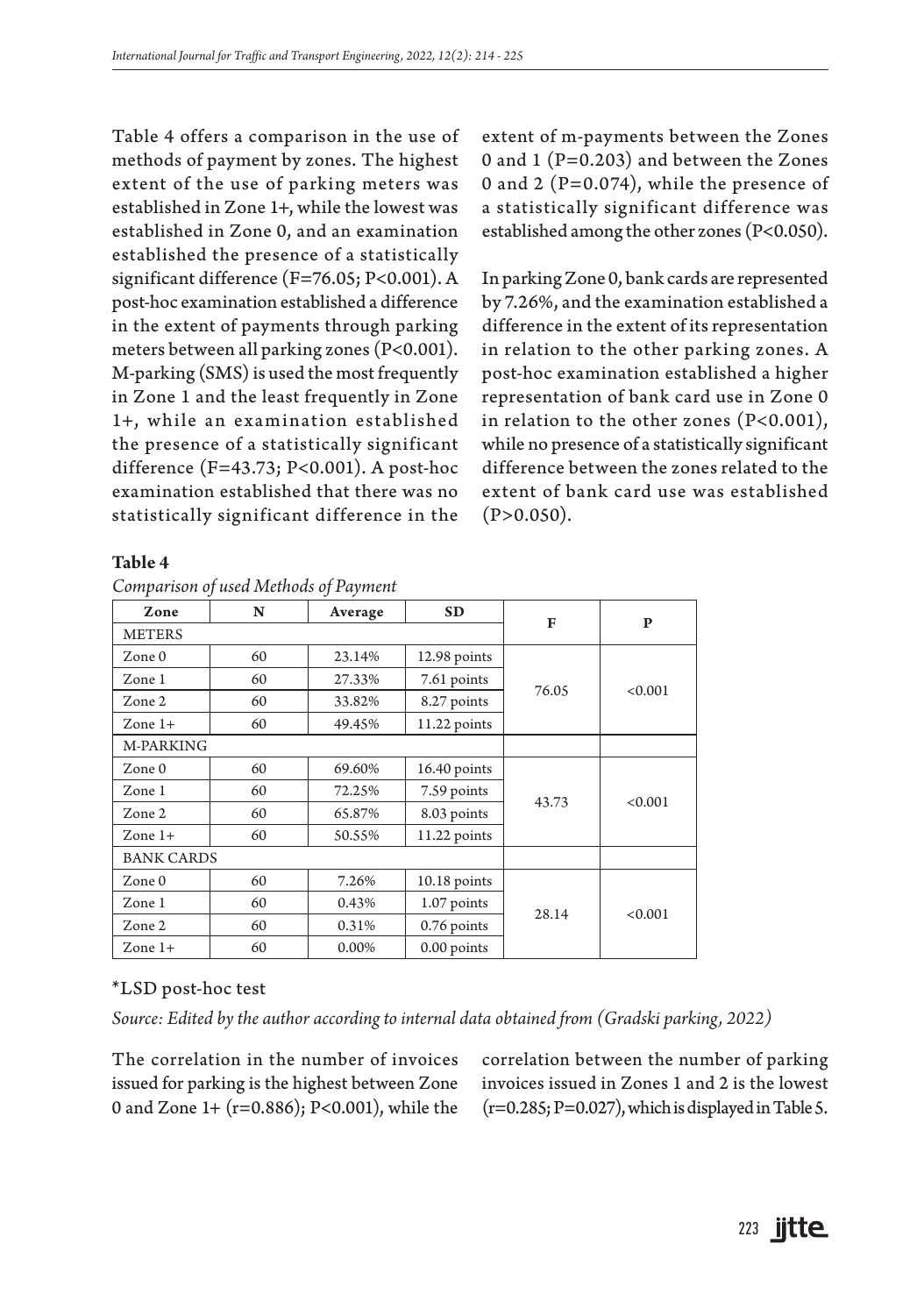| Variable  | Correlations: Number of invoices issued, marked correlations are significant at $p < 0.05000$<br>N=60 (casewise deletion of missing data) |             |           |           |  |  |  |
|-----------|-------------------------------------------------------------------------------------------------------------------------------------------|-------------|-----------|-----------|--|--|--|
|           | $Z$ one $0$                                                                                                                               | Zone 1      | Zone 2    | Zone $1+$ |  |  |  |
| Zone 0    | 1.0000                                                                                                                                    |             |           |           |  |  |  |
|           | $p = - -$                                                                                                                                 |             |           |           |  |  |  |
| Zone 1    | 0.6753                                                                                                                                    | 1.0000      |           |           |  |  |  |
|           | P < 0.001                                                                                                                                 | $p = - -$   |           |           |  |  |  |
| Zone 2    | 0.6324                                                                                                                                    | 0.2854      | 1.0000    |           |  |  |  |
|           | P < 0.001                                                                                                                                 | $P = 0.027$ | $p = - -$ |           |  |  |  |
| Zone $1+$ | 0.8858                                                                                                                                    | 0.8284      | 0.7089    | 1.0000    |  |  |  |
|           | P < 0.001                                                                                                                                 | P < 0.001   | P < 0.001 | $p = - -$ |  |  |  |

**Table 5** *Analysis of the Correlation between the Numbers of Invoices issued in Different Parking Zones*

*Source: Edited by the author according to internal data obtained from (Gradski parking, 2022)*

## 5. Conclusion

As an attractive tourist destination, the city of Šibenik has available street and off-street parking spaces. On street parking lots, it is possible to pay for parking at parking meters and by means of mobile phones. Research has established the presence of a difference between parking zones regarding the available methods of payment, with the listed methods of payment available in all zones except in Zone 1+, where it is only possible to pay for parking by using parking meters (cash payment) and m-parking services. The collection times for parking fees are corrected depending on the period of the year, i.e. during the months of the season the times are of longer duration than in the months outside of the season. The parking fee in Zone 0 is changed in the months of the season, while the parking fee in the other observed parking zones remains unchanged throughout the year. Depending on the season period, there is a change in the structure of the use of different methods of parking payment, i.e. there is a decline in the significance of m-parking.

The total number of invoices issued oscillated in the observed period, ranging from 11,672 invoices per month to 100,198 invoices per month. In every following month, the expected average growth in the number of invoices is 209, while the SARS-CoV-2 pandemic has had the consequence of an average decline in the number of invoices by 20,321 in each month of the pandemic. The highest number of invoices issued can be expected in August, when it is expected to be higher by 46,257 on average in comparison with January of the year observed.

By comparing the use of each method of payment between parking zones, it can be established that parking meters are the preferred method in Zone 1+, m-parking (SMS) in Zone 1 and bank cards (on parking meters) in Zone 0. Changes in demand for parking services among all parking zones are positively correlated, in a statistically significant manner, whereby the highest correlation was established between the parking Zones 0 and 1+, while the lowest correlation in the number of times parking services were used was established between the Zones 1 and 2.